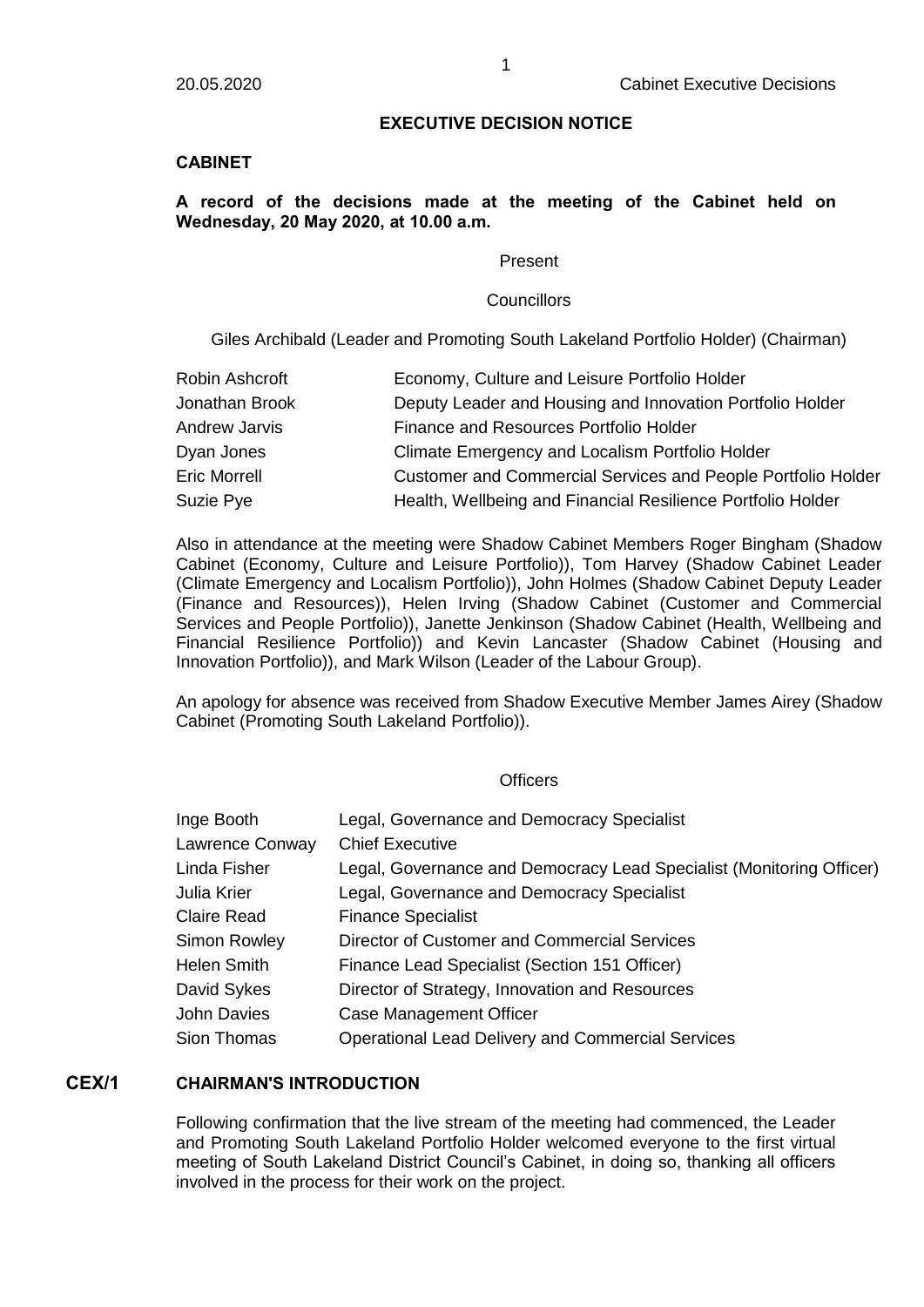The Leader referred to the new Government legislation allowing councils to conduct remote meetings and explained in detail to all taking part, and for the benefit of members of the public, the procedures for the meeting. He then invited Members of the Cabinet, the Shadow Cabinet and the Leader of the Labour Group to introduce themselves, to advise whether they were taking part by video or audio and to confirm that they were able to see (where practicable) and hear all Members participating in the meeting. All Members present, including the Leader himself, having indicated that this was the case, he referred to officers present at the meeting who would introduce themselves when asked to address the meeting.

# **CEX/2 CABINET EXECUTIVE DECISIONS**

*RESOLVED – That the Chairman be authorised to sign, as correct records, the Executive Decisions made by Cabinet on 18 and 25 March 2020.*

# **CEX/3 DELEGATED EXECUTIVE DECISIONS**

*RESOLVED – That the Delegated Executive Decisions made by Portfolio Holders or Officers on 12 March 2020 be received.*

# **CEX/4 EMERGENCY DELEGATED EXECUTIVE DECISIONS**

An update having been sought in relation to 004 17-04-20 Kendal Leisure Centre Temporary Recovery Centre, the Leader and Promoting South Lakeland Portfolio Holder suggested that this could be addressed by the Chief Executive under Agenda Item No.9 COVID-19 Emergency Update.

Attention was drawn 001 20-03-20 Business Rate Relief and to a compliment made by a South Lakeland resident in relation to the excellent manner in which officers had dealt with the process. The Leader expressed thanks for the comment and commended officers for their work in this regard.

*RESOLVED – That the Emergency Delegated Executive Decisions made by the Chief Executive on 30 March, 3, 14, 17 and 30 April and 6 May 2020, in accordance with the Leader's decision noted by Cabinet at CEX/104 (2019/20), be received.*

# **CEX/5 DECLARATIONS OF INTEREST**

*RESOLVED – That it be noted that Shadow Cabinet Member Councillor John Holmes declared an interest under Minute No.CEX/130 below.*

#### **CEX/6 LOCAL GOVERNMENT ACT 1972 - EXCLUDED ITEMS**

*RESOLVED – That the item in Part II of the Agenda be dealt with following the exclusion of the press and public.*

### **CEX/7 PUBLIC PARTICIPATION**

No deputations, petitions or questions had been received in respect of this meeting.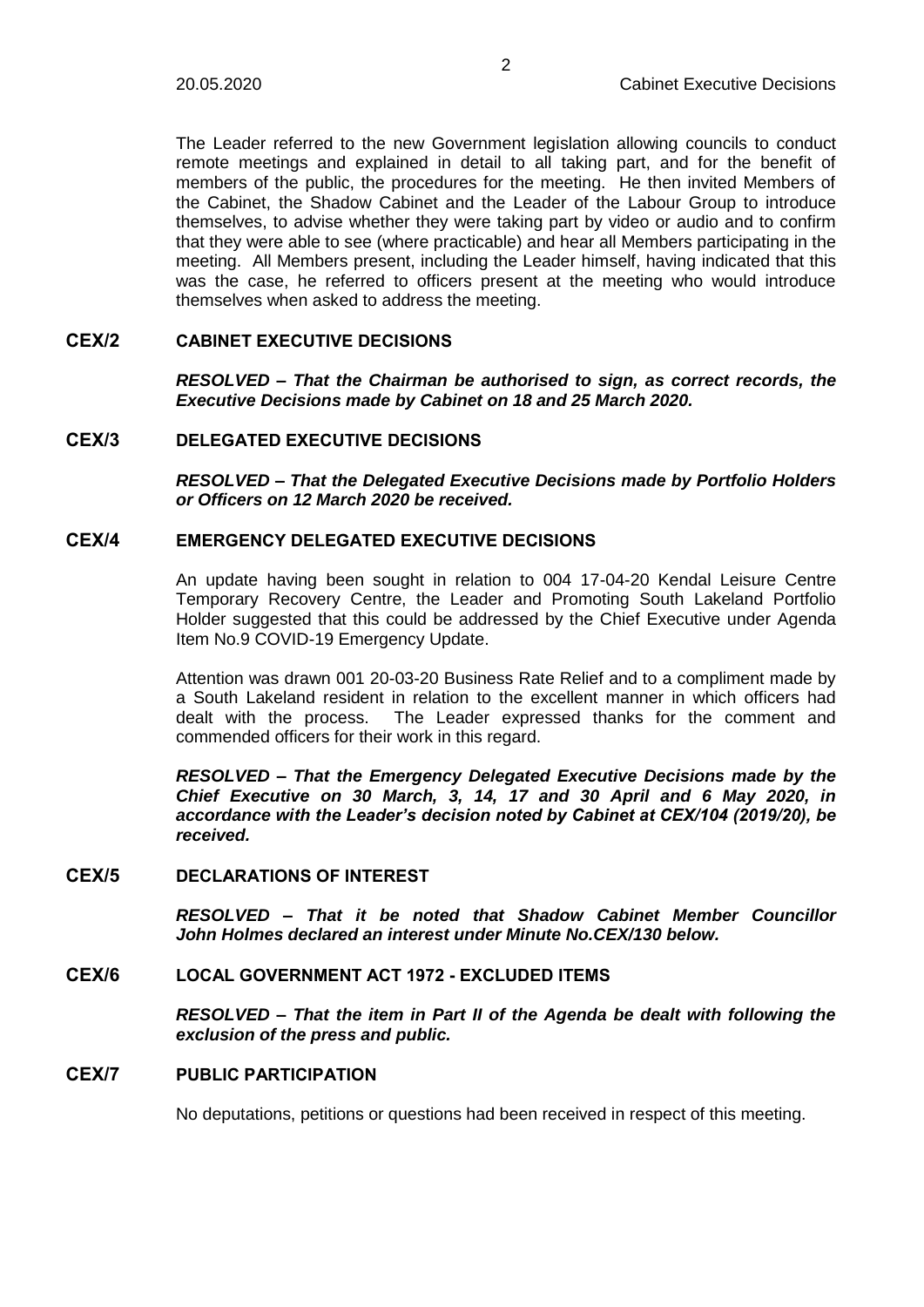# **CEX/8 FORWARD PLAN**

*RESOLVED – That the contents of the Forward Plan published on 21 April 2020 be noted.*

# **CEX/9 COVID-19 EMERGENCY UPDATE**

The Leader and Promoting South Lakeland Portfolio Holder addressed Members with regard to the COVID-19 pandemic. He stressed the fact that this was a major crisis demanding a great deal of attention. He thanked officers for their excellent response to the many new challenges, for example dealing with Government funding, housing the homeless and facilitating virtual meetings. The Leader asked the Chief Executive to pass on gratitude to the Council's employees. He further extended thanks to councillors for their work, for example, within their communities and supporting the vulnerable. In addition, he thanked the other group leaders for their collaboration, support and collegiality. The Leader also wished, most importantly to express thanks to the National Health Service (NHS) and care workers for their fantastic work.

The Leader highlighted the Council's role which was to support and implement Government policy, protecting the health of residents and visitors and offering assistance to businesses. Collaboration was critical, and the Leader referred to the hard work being carried out together with authorities Cumbria-wide and beyond, district leaders, parishes and the third sector. He drew particular attention to the Shielding Programme and expressed appreciation for the work being carried out in this regard by Cumbria County Council, the Health, Wellbeing and Financial Resilience Portfolio Holder and officers. The Leader referred to businesses which were suffering and to the Government grant being administered by the Council, stressing the need for those who had not already applied to take up the opportunity.

The Leader referred to the Government's request for town centres to re-open and to the work required before June in order to prepare public spaces to facilitate social distancing. The Economy, Culture and Leisure Portfolio Holder would be leading on this project, as well as on an initiative to help local businesses rebound.

The Leader summarised, highlighting the vital role of local government and thanking his Cabinet colleagues for their critical role. He pointed out that there was still a lot of work to be carried out and decisions to be taken. This would not be easy but the Leader stressed that together, we would get through.

The Leader then invited the Chief Executive to provide an update on the use of Kendal Leisure Centre as a Temporary Recovery Centre. The Chief Executive explained that the Centre had been identified as a recovery centre for the provision of additional medical capacity in response to the COVID-9 emergency, capable of accommodating between 60 and 70 patients. At the request of the NHS and Morecambe Bay NHS Foundation Trust, the Leisure Centre continued at this time to be a recovery centre. The Council was, however, in discussion with the NHS on the implications of the recent Government Announcement regarding steps of adjustments to current measures and the potential of re-opening leisure facilities from 4 July.

*RESOLVED – That the verbal update be noted.*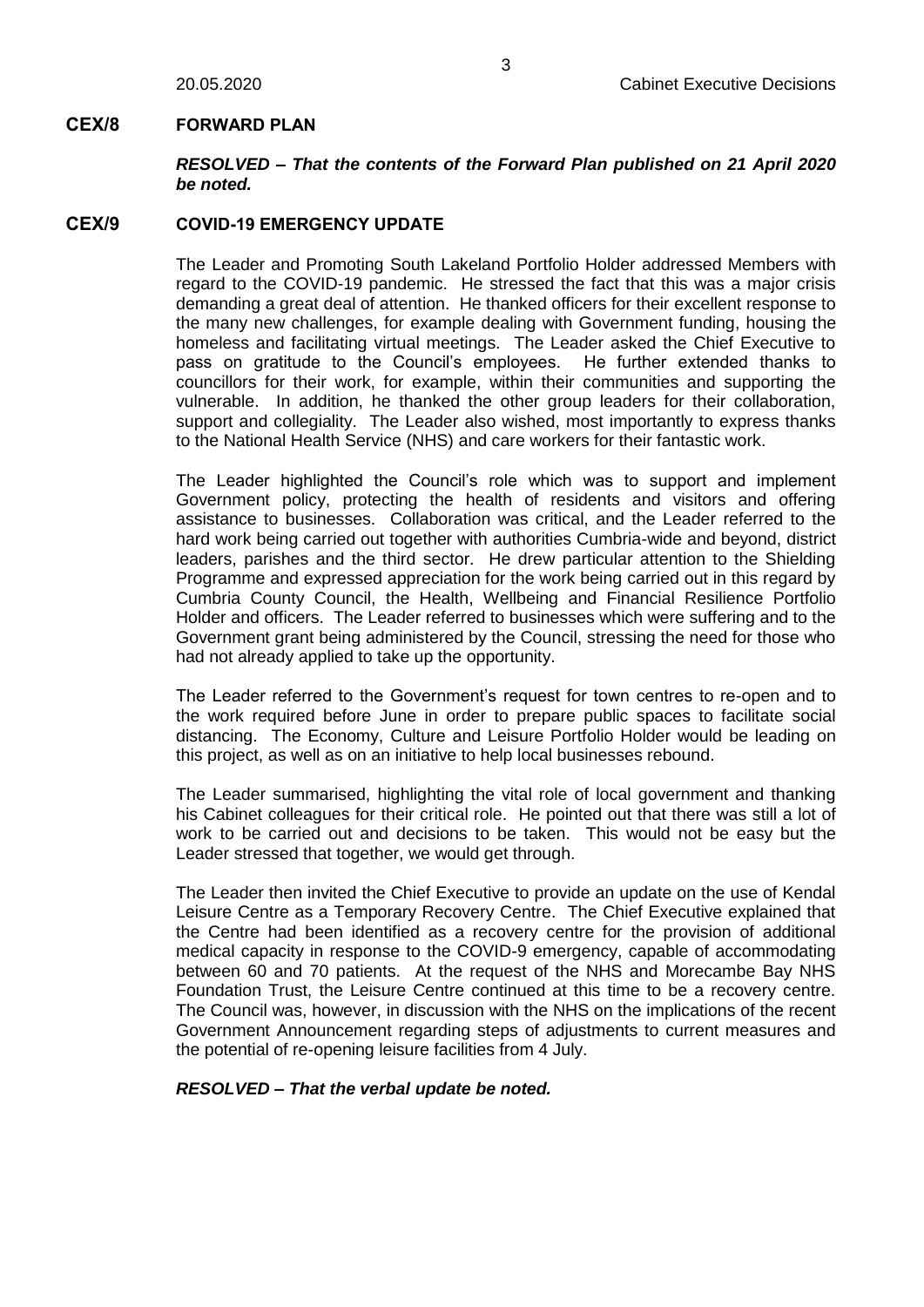### **CEX/10 PRESS AND PUBLIC**

*RESOLVED – That, under Section 100(A)(4) of the Local Government Act 1972, the press and public be excluded from the meeting for the following item of business on the grounds that they involve the likely disclosure of exempt information as defined in Part 1 of Schedule 12 A of the Act as amended by the Local Government (Access to Information) (Variation) Order 2006 by virtue of the Paragraphs indicated.*

*Note – For the benefit of the public viewing the virtual meeting, the Leader and Promoting South Lakeland Portfolio Holder explained that the open session would now adjourn and that, once consideration and a decision on Exempt Agenda Item No.10 was complete, Cabinet would move back into Part I, when the live stream would recommence. Members disconnected from the Part I live session and moved into the Part II private session. A roll call was taken, all Members confirming that they were present, that they were able to see (where practicable) and hear all Members participating in the meeting and that there was nobody present in the room with them nor any recording devices nearby.*

## **CEX/11 LEISURE PARTNERING AGREEMENT**

- *Paragraph 3 - Information relating to the financial or business affairs of any particular person (including the authority holding that information)*
- *Paragraph 5 - Information in respect of which a claim to legal professional privilege could be maintained in legal proceedings.*

#### **Summary**

The Economy, Culture and Leisure Portfolio Holder presented a report seeking consideration of amendments to the Leisure Partnering Agreement in response to the Coronavirus emergency.

The Legal, Governance and Democracy Lead Specialist (Monitoring Officer) drew attention and explained the need for an amendment to the recommendation at 2.1 (3) of the report, to read as follows:-

"2.1 3) subject to approval of the recommendations 2.1 (2) and 2.1 (4) contained in the public part of this report…" (the public part of the report being Agenda Item No.11 Finance Update – Impact of COVID-19).

The Economy, Culture and Leisure Portfolio Holder, the Chief Executive and the Operational Lead Commercial and Delivery Services responded to questions raised by Members.

Members expressed strong support for the proposals.

A vote was taken on the proposals during which all Cabinet Members confirmed that they had, without interruption, heard the full presentation and discussion on the item.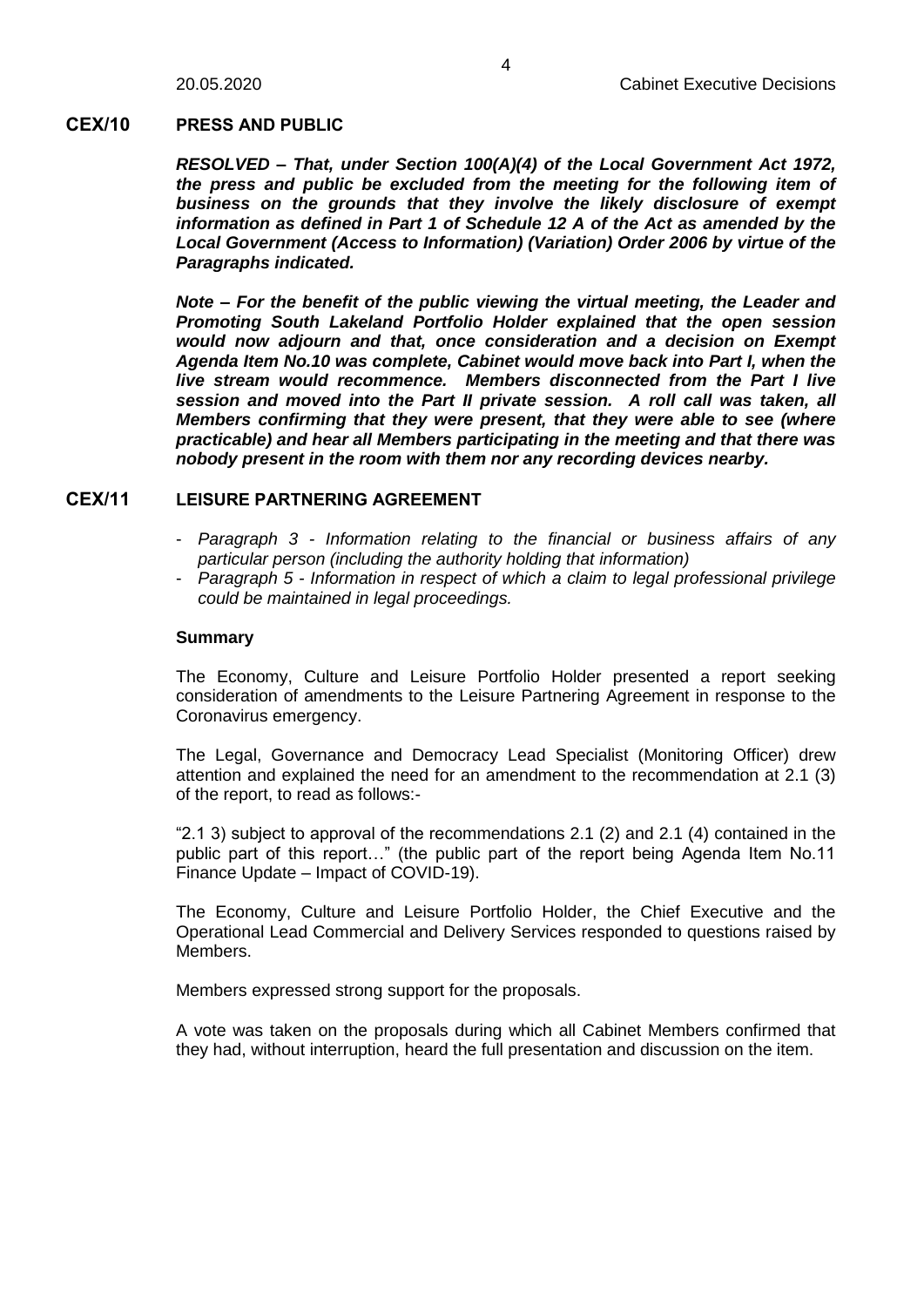**Decision**

*RESOLVED - That*

*(1) the management fee payment of Quarters 1 and 2 to Greenwich Leisure Limited (Quarter 2 in advance) be approved, subject to the conditions outlined within the report;*

*(2) the Director Customer and Commercial Services be delegated authority, in consultation with the Portfolio Holder, the Operational Lead for Delivery and Commercial Services, the Legal, Governance and Democracy Lead Specialist and the Finance Lead Specialist:-*

*(a) to work with Council's Leisure Partner with an open book approach, ensuring full transparency on the costs and savings to establish the financial impact on the service and its continued future; and*

*(b) subject to the conditions outlined within the report, to authorise future payments of the 2020/21 management fee to best ensure the reestablishment of service delivery;*

*(3) subject to approval of the Recommendations 2.1 (2) and 2.1 (4) contained in the next item on the Agenda (Finance Update – Impact of COVID-19), and subject to the conditions outlined within this exempt report, the Director Customer and Commercial Services be delegated authority, in consultation with the Portfolio Holder, the Operational Lead for Delivery and Commercial Services, the Legal, Governance and Democracy Lead Specialist and the Finance Lead Specialist, to agree additional payment to the contract above the management fee on an open book basis which is within the revised budget for Leisure Services for 2020/21 up to a value of £120,000, to include any associated contractual amendments or variations; and*

#### *(4) updates on the Leisure Partnership arrangements be provided through the financial update reports.*

#### **Reasons for Decision**

To assist in the delivery of the Council Plan – delivering a balanced community and reducing health inequality in the District.

#### **Alternative Options Considered and Rejected**

Not to continue to make contract payments to Greenwich Leisure Limited, this is not recommended as this will inevitably lead to failure of the service and the contract to be terminated. This will have a greater impact on the Council's financial resource and capability to continue providing a leisure service for the District.

To continue with contract payments in line with contract requirements. This is not recommended as this will likely lead to cash flow issues for the leisure provider. This will have a greater impact on the Council's financial resource and capability to continue providing a leisure service for the District.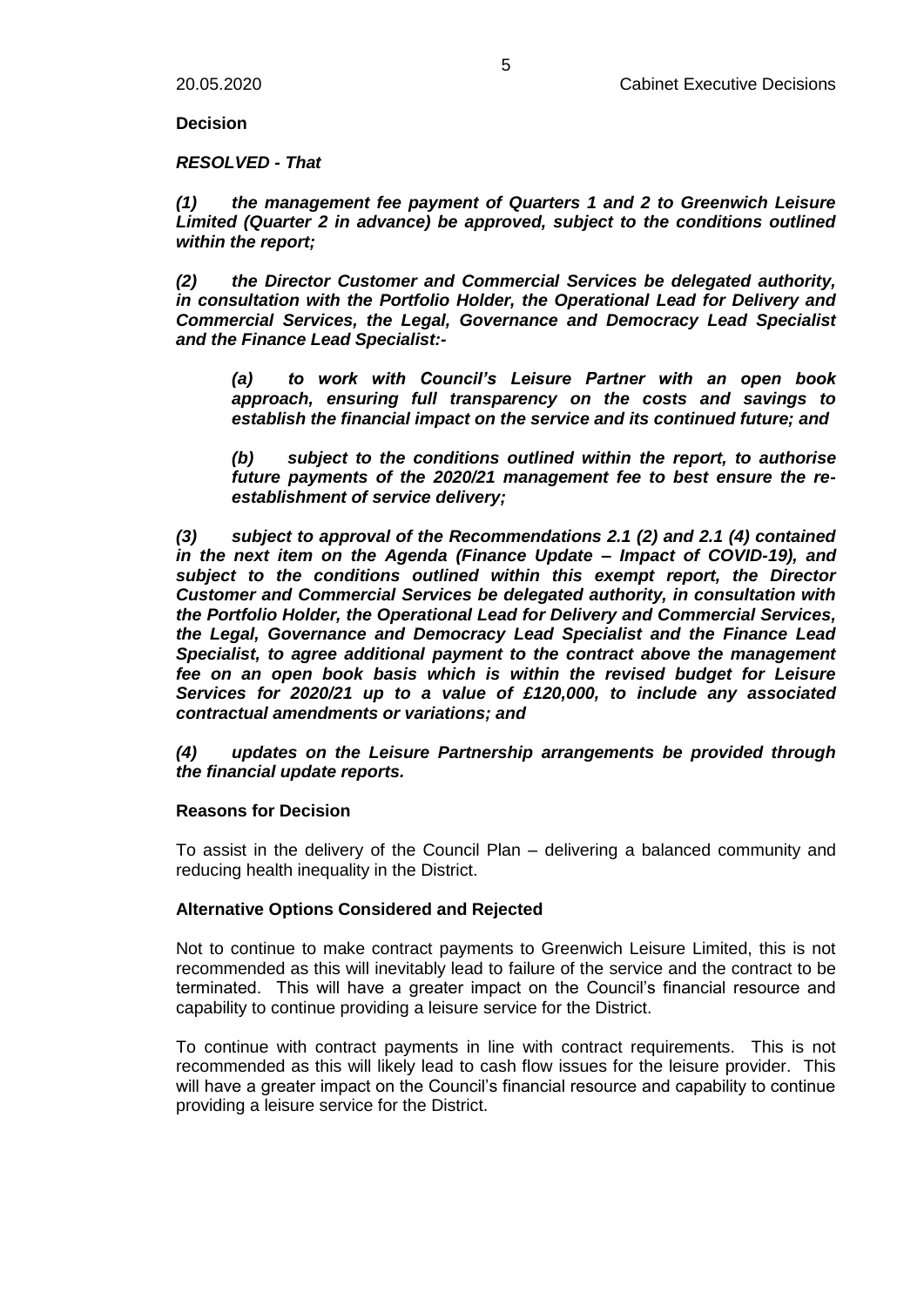### **CEX/12 RE-ADMISSION OF PRESS AND PUBLIC**

*RESOLVED – That the press and public be re-admitted to the meeting.*

*Members disconnected from the Part II session and re-joined the Part I live session. A roll call was taken, however, not all Members having confirmed that they were present, the meeting adjourned at 11.05 a.m. The meeting reconvened at 11.25 a.m., when the same Members were present, all confirming that they were able to see (where practicable) and hear all Members participating in the meeting, with the exception of Shadow Cabinet Member Councillor Helen Irving who had been unable to re-join the Part I live session due to technical difficulties. The Shadow Leader, however, consented to the meeting continuing in her absence.*

## **CEX/13 FINANCE UPDATE - IMPACT OF COVID-19**

*Note – Shadow Cabinet Member Councillor John Holmes declared a disclosable pecuniary interest in part of this item of business by virtue of the fact that he was one of South Lakeland District Council's nominated Directors on the Board of South Lakes Housing. He remained in the meeting during the introduction to the report and was then disconnected from the meeting whilst Cabinet firstly reached a decision on Recommendation No.(3) in relation to receiving of Right to Buy receipts. Councillor Holmes was then re-connected to the meeting for the remainder of the item and the meeting.*

## **Summary**

The Finance and Resources Portfolio Holder presented the report, stating that, even before the announcement of lockdown on 23 March 2020, the Council had started incurring additional expenditure and seeing reductions in income. The report presented the latest forecast of the impact of Covid-19 on the budget forecast for 2020/21 and other emerging pressures, such as the pay award or any potential reductions in approved expenditure through delays to projects and possible reduced activity. The situation was summarised as at the start of May 2020, but it had to be noted that the situation was moving very quickly, with new Government announcements daily. The report recognised the exceptional seriousness of the financial issues arising from the Covid19 and informed of the monitoring and management of the situation.

The Council's finances remained strong in the short term. The report attempted to take a prudent view of what the impact was likely to be, however, the full picture would only emerge in the next few months, and the position would change. It was clear that, over the period of the current Medium Term Financial Strategy, the Council would need to take action to bring the longer term forecast back into line and South Lakeland retained the ability to manage its financial response in a controlled way over the medium term.

The first quarter monitoring report would be key in setting out a more complete picture of the impact of Covid-19 and, more importantly, a strategy for bringing the budget back in line over the medium term through the updated Medium Term Financial Plan.

The report provided details in relation to Covid-19 Expenditure, Income (excluding Council Tax and National Non-Domestic Rates), the Capital Programme, Council Tax and Non-Domestic Rates, Government Funding, Reserves, Treasury Management, a summary of budget amendments required, 2019/20 Year-End, the longer-term outlook and next steps.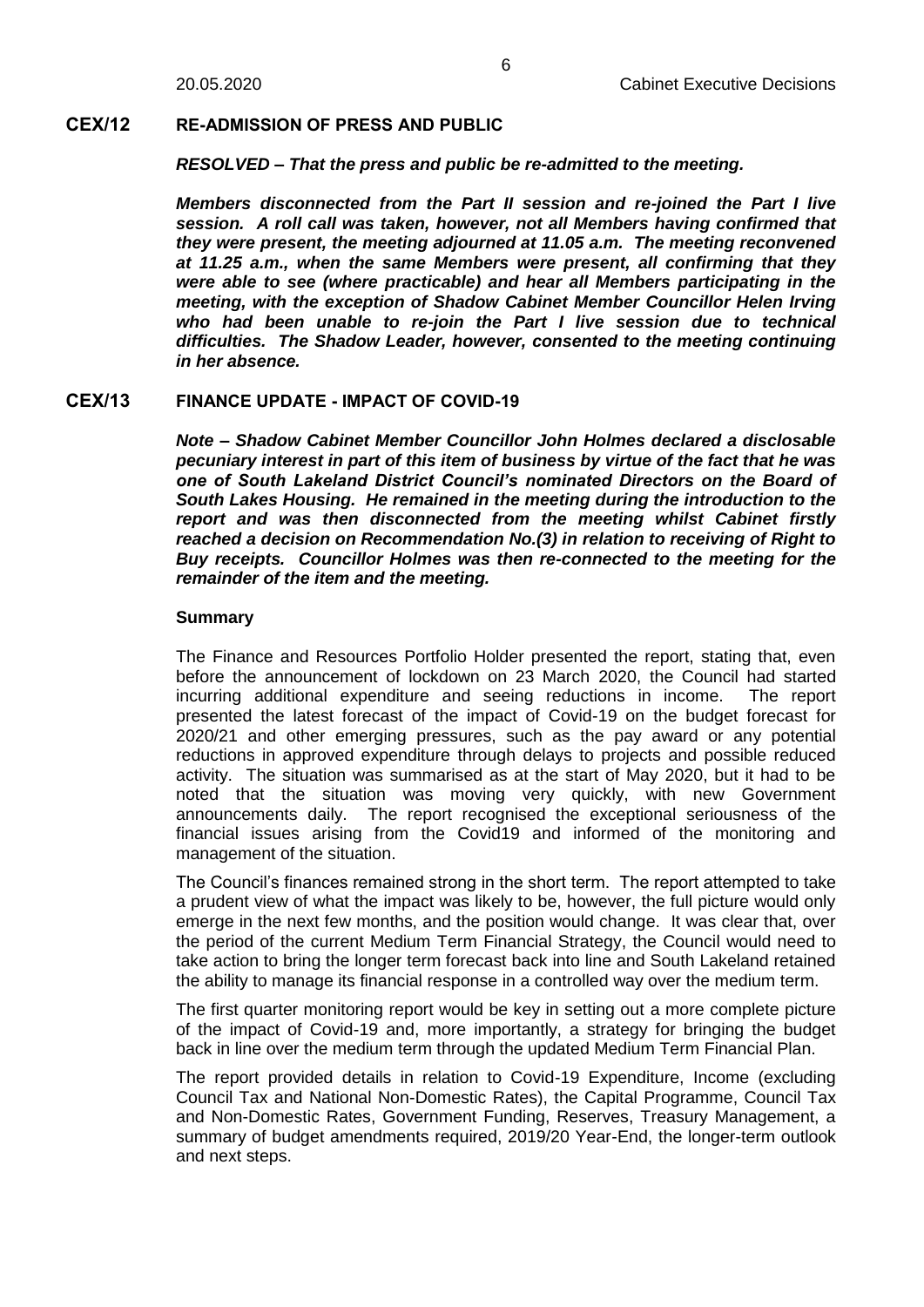The Finance and Resources Portfolio Holder drew particular attention to the Council's statutory duty to deliver a balanced budget, including the use of reserves. He referred to Section 3.7 of the report which highlighted that, due to the prudent way that the Council had managed its finances, the level of non-earmarked reserves was around £6.1m. Consequently, the Council was currently in a position where it could bear the current impact of around £2m from the Covid crisis. The Section 151 Officer had stated that it was unlikely that the Council would need to issue a Section 114 Notice based on the Council's expenditure to date, the current rate of income loss, the level of reserves, and the Government funding to date. This reassurance is very welcome.

However, the Finance and Resources Portfolio Holder explained that this did not mean that the financial challenge for the Council from Covid-19 was over. Firstly, the Council could not continue to lose income and incur additional costs at the rate of £500,000 to £600,000 per annum for a prolonged period without additional Government funding. Secondly, although the currently had reserves, they were both limited and would need to be rebuilt in future years. Thirdly, the current crisis had very significant implications for future years. There would be a direct impact on next year's budget from shortfalls in tax collection this year; the base for non-domestic rates was likely to be severely eroded; and the Council would face calls for greater expenditure to protect community organisations and to help rebuild the economy. On top of that were the uncertainties on Government funding. The Finance and Resources Portfolio Holder indicated that he would cover these issues in the first version of the new Medium Term Financial Plan due to be presented to Cabinet in July 2020.

The Finance and Resources Portfolio Holder thanked officers involved in the work, and in particular the Finance Lead Specialist (Section 151 Officer) and her team, who were closely monitoring the unprecedented financial situation, whilst overseeing huge flows of cash in grants and changes to Non-Domestic Rates, all of this occurring at financial year-end.

Councillor John Holmes having at this stage been disconnected from the meeting as outlined above, Members considered Recommendation No.3 and endorsement of the decision to receive the Right to Buy receipts by 20 June 2020. The Deputy Leader and Housing and Innovation Portfolio Holder pointed out that this was an example of the Council supporting its housing provider, South Lakes Housing, in its important work throughout the District.

A vote was taken with regard to the proposal outlined at Recommendation No.3 during which Cabinet Members, with the exception of the Customer and Commercial Services and People Portfolio, confirmed that they had, without interruption, heard the full presentation and discussion on the item. The Customer and Commercial Services and People Portfolio was not able to be heard, however, the Leader wished to proceed on the basis that the meeting was still quorate.

Councillor John Holmes was re-connected to the meeting and confirmed that he was able to see (where practicable) and hear all Members participating in the meeting.

A number of questions were raised by Members. In response, the Finance and Resources Portfolio Holder indicated that, although there had been savings on meetings as a result of the COVID-19 situation, for example, through not having to provide refreshments or paying for room hire, this was not significant in the context of the overall loss being faced as a result of the crisis. With regard to moving forward with the new Leisure Centre in Ulverston, he explained that work had had to be reprioritised as a result of the current crisis. There was, however, no intention to move away from this project. The Chief Executive undertook for Members to be provided with a written response as regards costs in relation to the support of virtual meetings.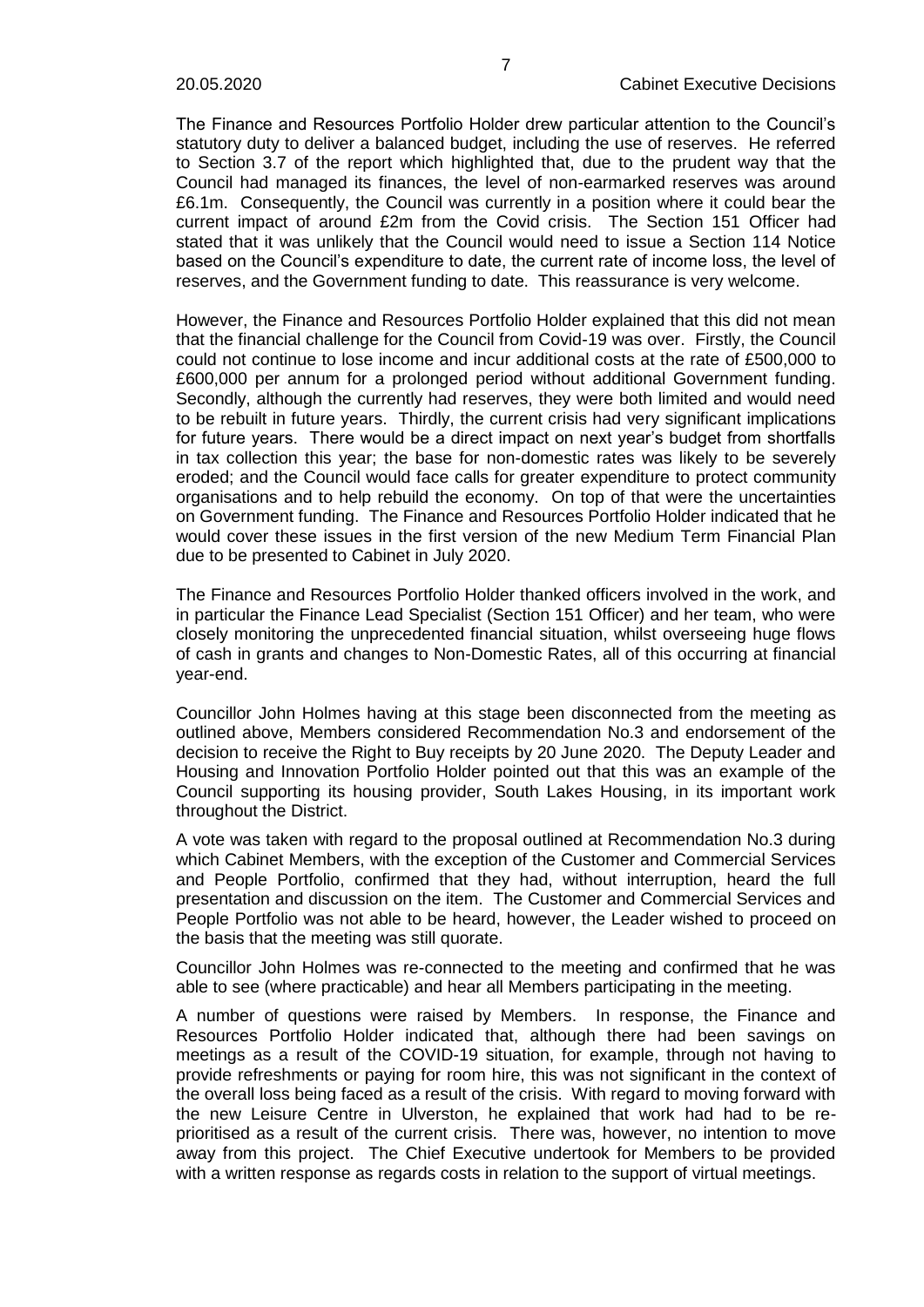Members commended the work being carried out around the Council's finances in these unprecedented times.

A vote was taken on the proposals at Recommendations Nos.1, 2, 4, 5 and 6 during which all Cabinet Members, including the Customer and Commercial Services and People Portfolio Holder whose audio problem had by this stage been resolved, confirmed that they had, without interruption, heard the full presentation and discussion on the item.

**Decision**

*RESOLVED – That*

*(1) the contents of this report be noted;*

*(2) the Chief Executive be recommended to approve the budget amendments set out in section 3.9 of the report as an Emergency Non-Executive Decision;*

*(3) the decision to receive the Right to Buy receipts by 30 June 2020 be endorsed;*

*(4) the Finance Lead Specialist (Section 151 Officer) be delegated authority to approve variation of income payment terms and any associated contractual variations, in consultation with the Legal Governance and Democracy Lead Specialist (Monitoring Officer) and the Finance and Resources Portfolio Holder, outlined in Tables 1 and 2 of the report and any in the future where the request is both below and over the key decision threshold but within the approved budget for the contract;*

*(5) the Finance Lead Specialist (Section 151 Officer) be delegated authority for the increasing of the expenditure budget for the recently announced discretionary grant scheme for small businesses by the amount of grant allocated and for which details are awaited; and*

*(6) reserves be protected by not allowing carry forwards of underspend into this financial year except in exceptional circumstances.*

#### **Reasons for Decision**

The report sets out proposals that provide resources to implement the Council Plan alongside responding to the pandemic. Budget monitoring forms part of the corporate governance arrangements that support all Council priorities.

#### **Alternative Options Considered and Rejected**

The report presents proposals for a response to the potential budget pressures arising from the pandemic. The proposals together meet the Council's statutory duty to set a balanced budget for 2020/21 and to monitor the budget during the year. . An alternative option would be to reject some of the proposals; this would then require further work to ensure the budget can be balanced.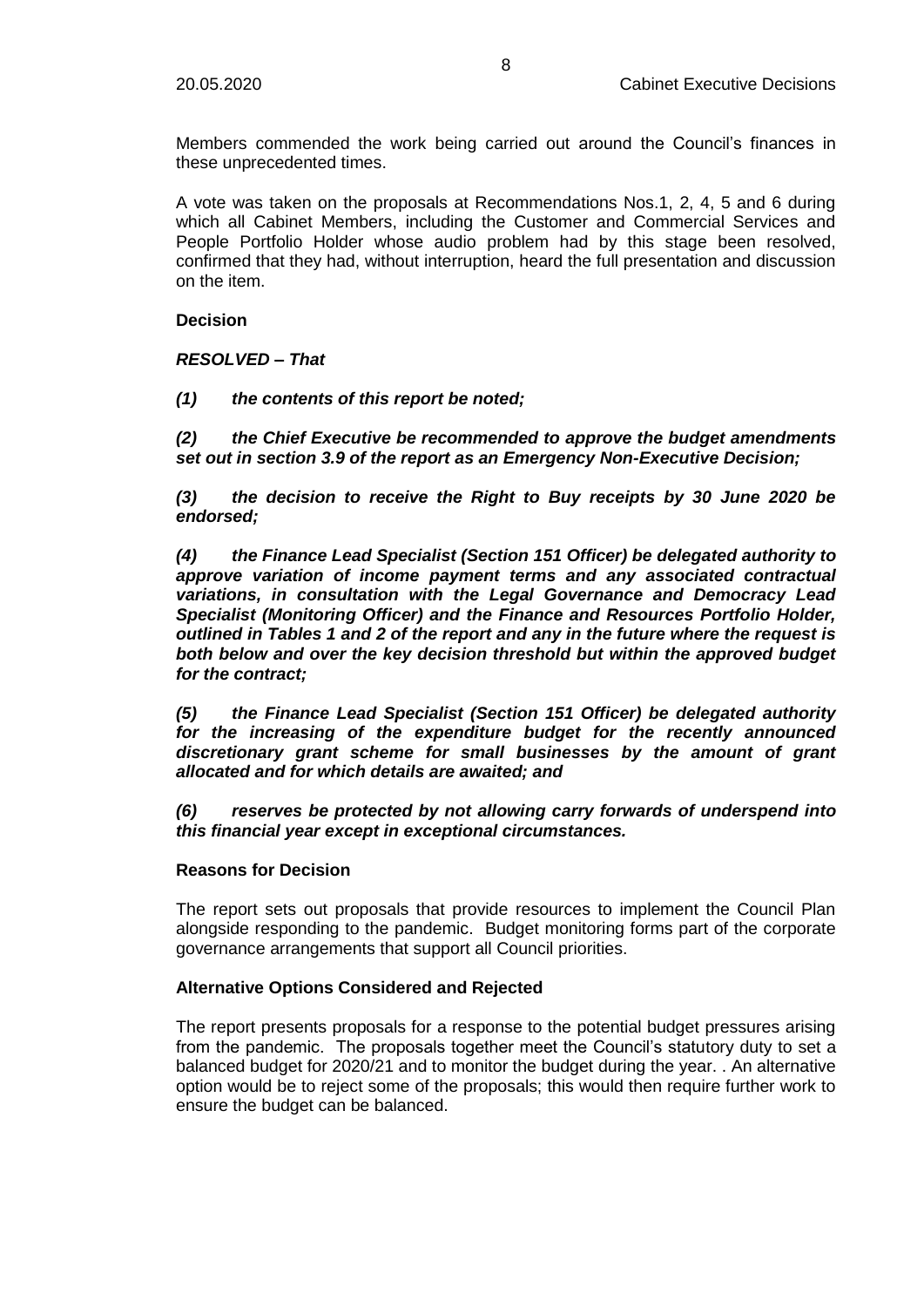## **CEX/14 INTERIM COUNCIL TAX DISCRETIONARY RELIEF POLICY AND TEMPORARY COUNCIL TAX: COVID-19 HARDSHIP FUND 2020/21**

#### **Summary**

The Legal, Governance and Democracy Lead Specialist (Monitoring Officer) explained the reasons for the matter being treated as a general exception exempt from call-in.

*The proposal met the definition of a key decision in the Council's Constitution as it affected two or more wards and would potentially incur expenditure above £100,000. Due to the matter having just arisen, it had not been possible for the proposal to be included in a Forward Plan at least 28 clear days before the decision was to be made. In accordance with paragraph 15 of the Access to Information Procedure Rules in Part 4 of the Constitution, the Chairman of the Overview and Scrutiny Committee's had been informed that the taking of the decision was urgent and could not reasonably be deferred because of the need for a policy to follow the latest Government advice and some specific requests from residents as a result of the Covid-19 pandemic which required addressing.*

*In addition, the Constitution stated that the call-in procedure should not apply where a decision being taken by the Cabinet was urgent and any delay likely to be caused by the call-in process would, for example, seriously prejudice the Council's or the public's interests. In accordance with paragraph 16(j) of the Overview and Scrutiny Procedure Rules within Part 4 of the Constitution, the Chairman of the Council had been consulted and had agreed that the decision proposed was reasonable in all the circumstances and for it to be treated as a matter of urgency and that the call-in process should be waived.*

The Finance and Resources Portfolio Holder presented the report. As part of the measures of assistance in relation to Covid-19, the Government had announced additional support to all those in receipt of Council Tax support. In order to speed up the changes to Council Tax bills, the Government would provide s.31 grant to be distributed through Council's existing hardship funds. As in a number of other districts, South Lakeland District Council did not have an existing hardship policy so, in order to apply the additional discount, there was a need to agree a new policy.

South Lakeland District Council's share of the Council Tax hardship fund was £487,092 based on 2,255 working age caseloads at Quarter 3 2019/20. The Government expected that the majority of this fund would be used to provide Council Tax relief alongside existing local Council Tax support schemes. In addition, it was expected that the Council might also want to use some of this funding to deliver increased financial assistance having considered local circumstances.

The Government's strong expectation was that billing authorities would provide all recipients of working age local Council Tax support (LCTS) during the financial year 2020/21 with a further reduction in their annual Council Tax bill of at least £150, using their discretionary powers to reduce the liability of Council Tax payers outside of their formal LCTS scheme design. South Lakeland District Council's Emergency Non-Executive Decision 007 Council Tax Covid-19 Hardship Fund had approved payments of up to £300 to recipients of the Council's Council Tax Reduction Scheme, as set out in Appendix 2 to the report. Software had now been received to enable the Council to award this funding and to issue revised bills with the reduction applied.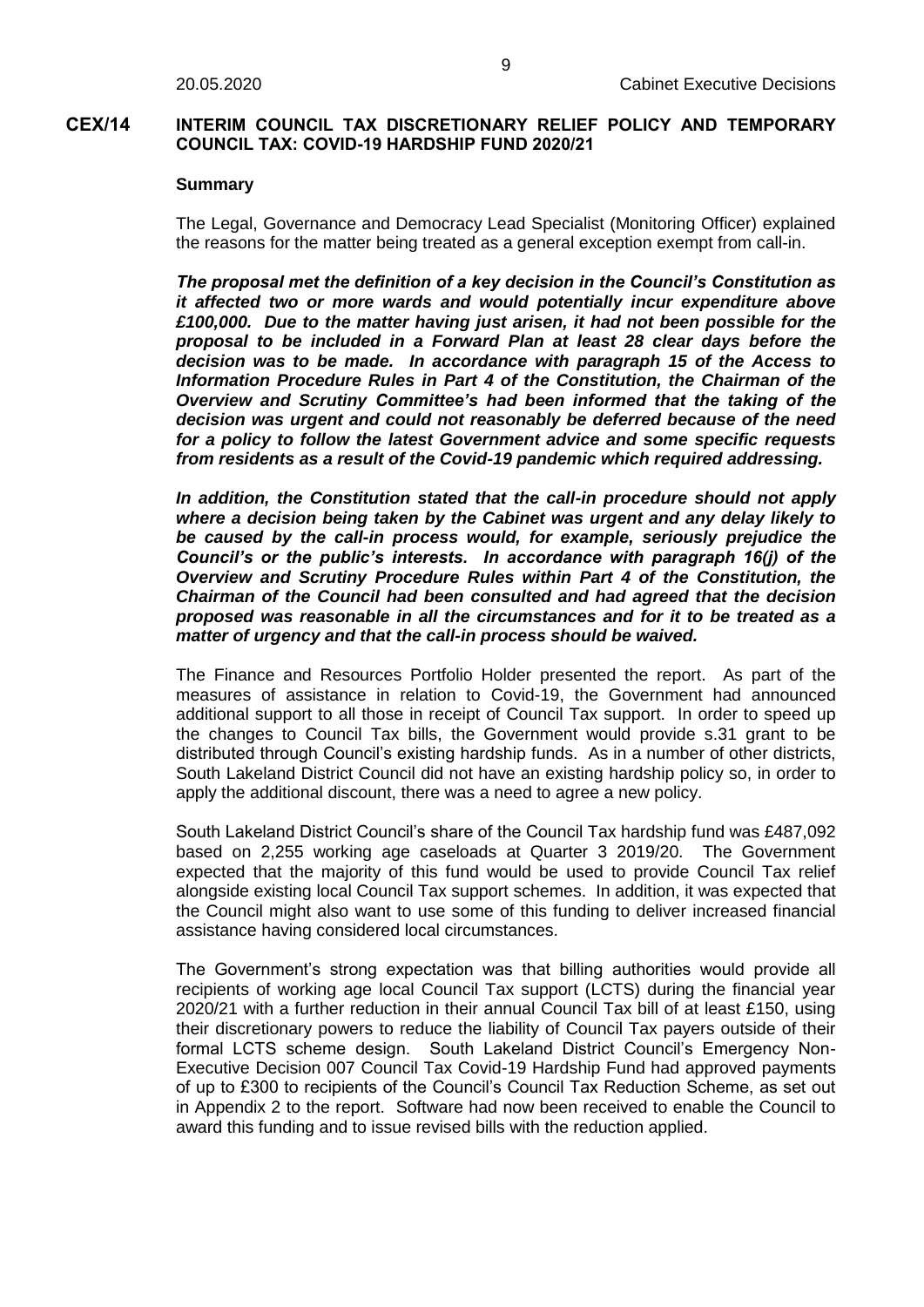Having allocated grant to reduce the Council Tax bill of working age LCTS recipients, billing authorities were being requested to establish their own local approach to using any remaining grant to assist those in need. Billing authorities were expected to want to revisit their broader approach at intervals during the financial year, in order to ensure expenditure for 2020/21 remained within their allocation. The Government stated that, in determining any broader approach to delivering support, local authorities were best placed to reflect on the financial needs of their most vulnerable residents. In doing so, they might wish to consider using their remaining grant allocation as part of wider local support mechanisms. These might include, but were not restricted to

- (a) Council Tax relief using existing discretionary discount/hardship policies (adapted where necessary in order to capture those most likely to be affected by Covid-19);
- (b) additional support outside the Council Tax system through Local Welfare or similar schemes;
- (c) a higher level of Council Tax reduction for those working age LCTS recipients whose annual liability exceeded £150.

Local authorities were expected to use their discretionary powers under s.13A(1)(c) Section 47 of the Local Government Finance Act 1992.

South Lakeland District Council's existing discretionary Council Tax Policy, the South Lakeland District Council Tax Reduction Scheme Exceptional Hardship Policy had been approved in November 2015 and was now out of date. A replacement Interim Discretionary Council Tax Relief Policy was attached at Appendix 1 to the report. This discretionary policy reflected those either approved or being considered elsewhere in Cumbria and gave delegation to officers to award support.

This policy supported, but was not part of, the Council's Council Tax Reduction Scheme which formed part of the Council's Budget and Policy Framework and was subject to public consultation and consideration by the Overview and Scrutiny Committee. Due to the urgent need to give support as soon as possible, it was not practical to carry out the usual consultation period of "ideally be not less than eight weeks but no longer than 12 weeks." It was considered there were good reasons to implement the interim policy and to carry out a consultation process for four weeks and to report all feedback to the next scheduled Cabinet meeting and Council meeting on 30 June 2020. At that meeting, the Council would be asked to approve the final policy. A report would be prepared for Council to consider on 30 June 2020 which would summarise all comments made by consultees and recommend approval of a final policy which reflected any comments received.

Having reviewed the current Council Tax Reduction Scheme (CTRS) caseload within South Lakeland, there were 2,410 claims, of which 1,976 received the full 100% support. In total, the current scheme reduced the Council Tax payable by these 2,410 claimants by £2.745m from £3.013m to £0.267m for 2020/21. Modelling suggested that the approved payments of up to £300 per claim would cost £113,000 based on current claims and would, therefore, be affordable. However, it was unknown yet how many additional claims for CTRS would be received for 2020/21, all of whom would be eligible for the additional mandatory relief of up to £300. Therefore, the amount of remaining funding to be allocated under the new discretionary policy would not be clear until March 2021. It was not practical to withhold consideration and award of relief under the discretionary policy until March 2021, but officers would be mindful to awards made when considering applications.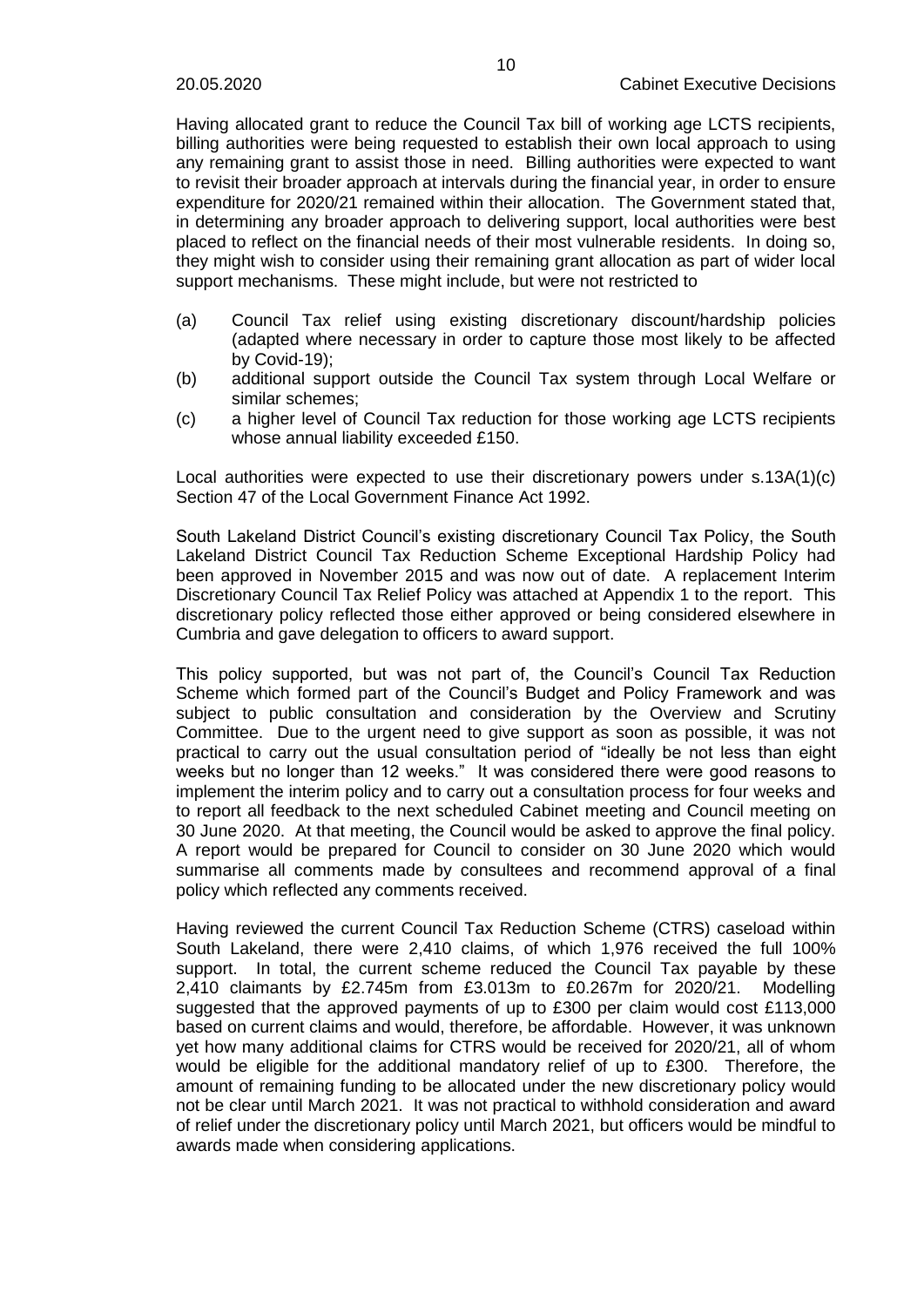Members welcomed the proposals, thanking officers and the Finance and Resources Portfolio Holder for their work in this current, difficult situation and stressing the need to care for the most vulnerable residents in South Lakeland, also commending the Council's own current local Council Tax Reduction Scheme. Concern was raised with regard to the future and the potential increase in unemployment within the area given the impact of COVID-19 on the leisure industry. Also raised was the importance of communication of the Policy and Fund. The Health, Wellbeing and Financial Resilience Portfolio Holder undertook to take this matter on board and to provide an update at the next fortnightly councillor briefing session.

A vote was taken on the proposals during which all Cabinet Members confirmed that they had, without interruption, heard the full presentation and discussion on the item.

#### **Decision**

## *RESOLVED – That*

*(1) the Chief Executive be recommended to approve the draft interim policy attached at Appendix 1 to the report as an Emergency Non-Executive Decision;*

*(2) officers be authorised to commence consultation on the Interim Policy under the Councils' Budget and Policy framework for approval by Council on 30 June 2020;*

*(3) the Councils Section 151 Officer be authorised, in consultation with the Portfolio Holder for Finance and Resources, to immediately process claims under the Interim Policy;*

*(4) the Council's Section 151 Officer be requested to explore the opportunity to consider a further welfare scheme in the event that there are monies available from the temporary Coivd-19 funding available; and*

*(5) Appendix 2 to the report, which was introduced as a temporary scheme with the Government's funding relating to the impact of Covid-19, be endorsed.*

#### **Reasons for Decisions**

The decision assists in the delivery of the Council Plan as the scheme contributes towards working across boundaries to deliver sustainable communities, creating balanced communities and reducing inequalities so no one is left behind.

#### **Alternative Options Considered and Rejected**

The scheme could be amended to increase, or reduce, discretion in making awards. This would vary the assistance to be awarded. The proposed scheme gives a balance between awarding additional relief and the cost of relief awarded.

# **CEX/15 2019/20 FINAL ACCOUNTS - CARRY FORWARDS AND RE-PROFILING REQUESTS**

#### **Summary**

The Finance and Resources Portfolio Holder presented a report detailing revenue carry forward requests totalling £0.6m into 2020/21. These were made up of a number of requests as detailed in Appendix 1 to the report and, as some of them were above £100,000, they would need to be approved by Council on 30 June 2020 as part of the outturn report. The largest areas related to:-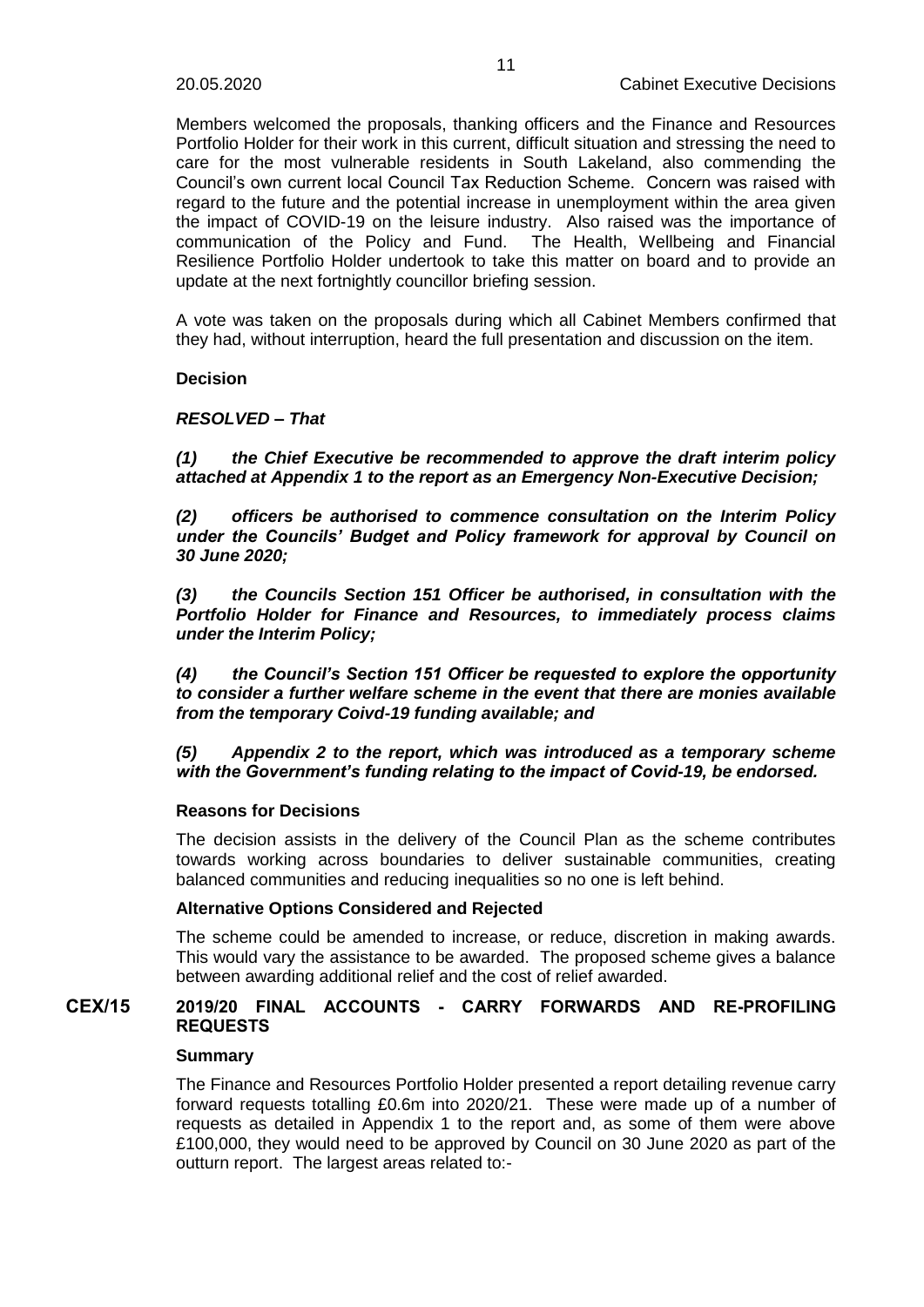- £293,000 on the Customer Connect Programme
- £81,000 on Economic Development projects; and
- £85,000 on feasibility and design work on Ulverston Leisure Centre.

The approval of the carry forwards would enable the work that had been planned in 2019/20 to be delivered in 2020/21. Carry forward amounts had been reviewed against the draft service expenditure to ensure that at corporate, directorate and service levels there was sufficient budget to support the requests. This position could change as the Statement of Accounts and year end position were finalised. Any corrections required would be reported back to Cabinet and Council within the outturn report in June 2020.

Although the carry forward of budgets was an important flexibility within the financial procedure rules, the services identified needed to be delivered as part of meeting the Council Plan. To support this, spend of the carry forward amounts would be reported on as part of the quarterly budget monitoring, throughout 2020/21.

The underlying reasons for carrying budget forward would be reviewed with managers. Where improvements could be made to the method of profiling budgets, these would be fed in to the 202/22 budget process.

The Finance and Resources Portfolio Holder turned to re-profiling of the Capital Programme, advising that variations on spending on the Capital Programme usually reflected changes in the progress of individual schemes. As these schemes spanned a number of years, any variation needed to be reflected in an update to the profiled spending in the Capital Programme.

Appendix 2 to the report showed those Capital Schemes in the 2019/20 Capital Programme where expenditure varied to the approved Capital Programme. To enable these schemes to continue and be completed, it was necessary to vary the Capital Programme in 2020/21 to reflect the variations in phasing of expenditure. The total for re-profiling was £3.2m. The Cabinet had delegated powers to approve these changes in accordance with Para 8.2 of the Financial Procedure Rules.

Although some of the underspend related to third parties, it was pointed out that there was still a significant amount directly in the control of the Council. Processes would continue to be reviewed to minimise any future yearly underspends.

Thanks were expressed to officers and to the Finance and Resources Portfolio Holder for their work and for the informative report.

A vote was taken on the proposals during which all Cabinet Members confirmed that they had, without interruption, heard the full presentation and discussion on the item.

#### **Decision**

#### *RESOLVED – That*

*(1) Council be recommended to approve the revenue carry forwards as set out at Appendix 1 to the report; and*

*(2) the re-profiling of expenditure and associated budgets for the capital schemes from 2019/20 into 2020/21 as set out at Appendix 2 to the report be approved.*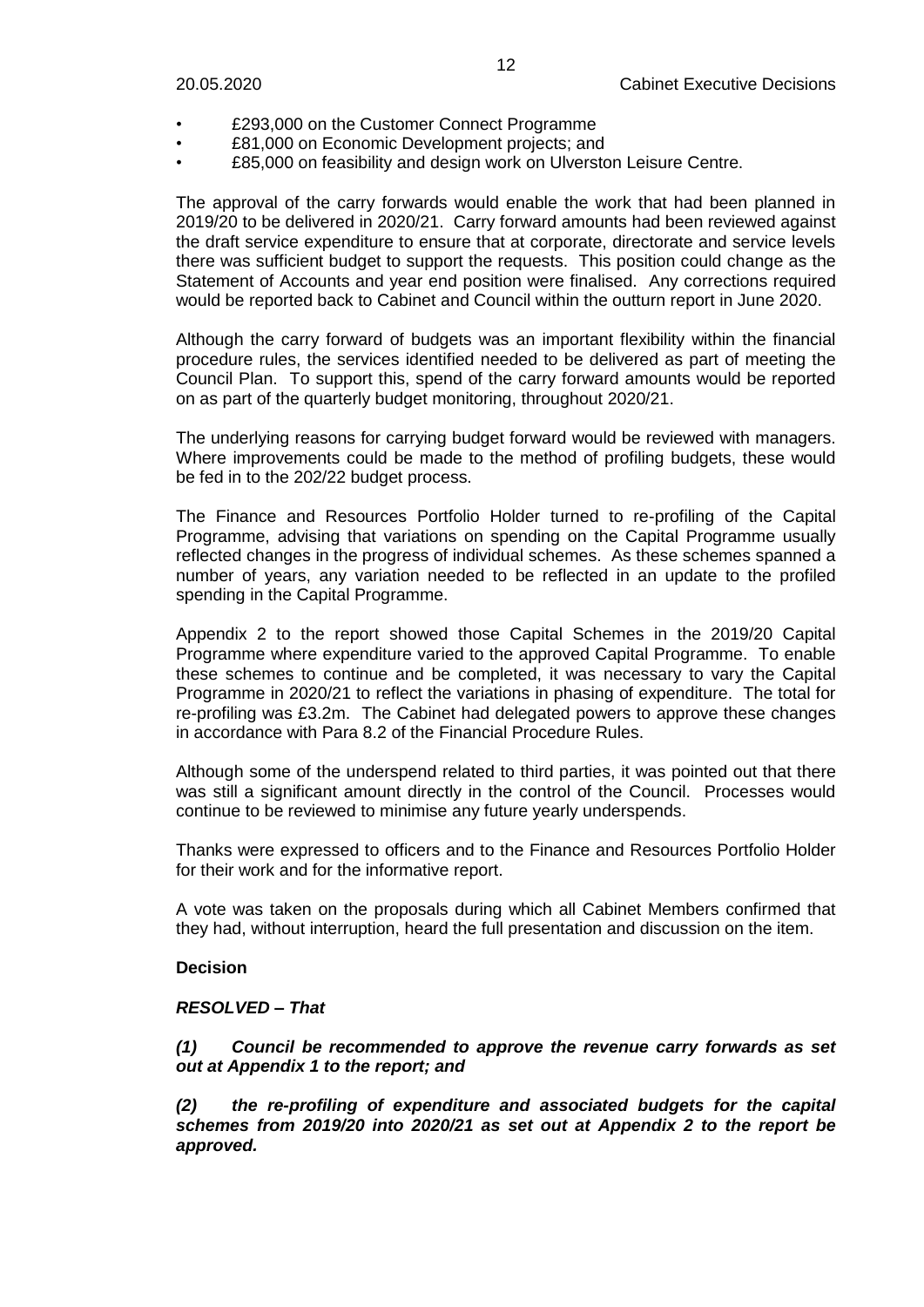#### **Reasons for Decision**

Approval of the carry forwards and re-profiling will allow the services identified within the appendices to the report to be delivered.

#### **Alternative Options Considered and Rejected**

There are no alternative options presented. Members could decide to not approve some or all of the proposed carry forwards or re-profiling. This would result in the specific scheme not being delivered but would, on the other hand, increase unallocated reserve balances that could be used for other purposes.

# **CEX/16 COUNCIL PLAN PERFORMANCE MONITORING REPORT QUARTER 4 2019/20**

#### **Summary**

The Leader and Promoting South Lakeland Portfolio Holder presented the fourth quarter Council Plan Performance Monitoring Report 2019/20 which set out the Council Plan Priorities and Measures of Success. The measures listed, details of which were set out within the report, were showing very good performance and demonstrated that South Lakeland was a very desirable place to live, work and explore. However, in line with the national trend and the influence of Covid-10, the number of homeless households living in temporary accommodation was increasing. South Lakeland District Council's vision and strategy was to improve prosperity, ensuring a positive benefit for the community. Detailed information for each measure was provided within the report.

The Leader felt that the report demonstrated a successful trajectory overall, and thanked both councillors and officers for their work in the delivery of the Council Plan. He, however, raised the need to re-boost the measures, drawing attention to those areas which were not moving in the right direction, for example food banks, alcohol addiction and homelessness.

The report also included the latest Strategic Risk Register. Out of a total number of 17 risks, two of which were new, 11 were currently above the Council's tolerance but were, however, being managed effectively. The Leader stressed the fact that some of the risks had increased significantly as a result of the COVID-19 crisis. He suggested that the risks should be the subject of a discussion involving all Members of the Council, open for the public to hear, so that all could be aware of what the Council was facing. He informed Members that he would, therefore, bring this matter up with Group Leaders later in the afternoon.

The Deputy Leader and Housing and Innovation Portfolio Holder took the opportunity to refer to the summary of performance on homelessness and the detrimental impact of COVID-19 on this target. He wished to point out that, although the numbers were in excess of the target, officers were doing an excellent job in ensuring that those who were homeless in the current conditions were receiving support and also that the Council had additional capacity to deliver on this target in the short term.

Members supported the need for a discussion by all councillors on risks. A suggestion was raised for the need to highlight the successes in relation to housing, for example the number of empty homes brought back into use. Further raised was the need now to publish details in relation to the Local Development Plan. The Deputy Leader and Housing and Innovation Portfolio Holder pointed out that people's attention had been